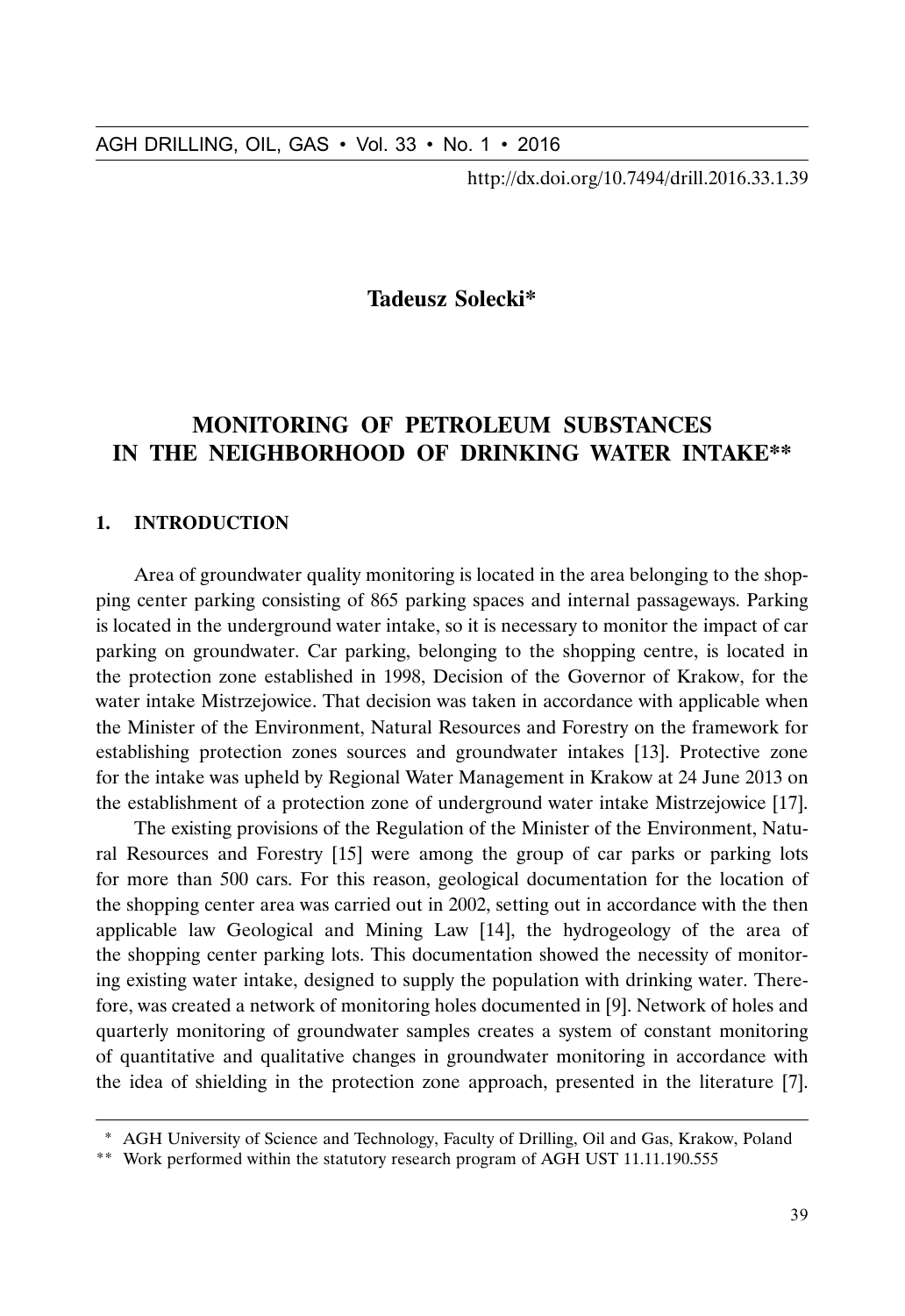## **2. GEOLOGICAL AND HYDROGEOLOGICAL CONDITIONS IN THE RESEARCH AREA**

Car parking is located within a large geological unit – Carpathian Foredeep. It is built of a tertiary layer of considerable thickness – Miocene, developed in the form of clays and shales with interbeds of fine sand and gypsum. The top of these layers is eroded by the Vistula River and its tributaries. In the holes located at area of parking lot, the top of clays was found at a depth of 19.5 to 24.8 m below ground level, at altitudes from 193.05 to 189.62 meters above sea level (wells 19 and 19a). Over arrears Quaternary – Pleistocene, forming accumulation terraces, built in the bottom of land sand – gravel, and the top of the sandy soil and alluvial loess. The thickness of the latter was defined in the monitoring hole M6 and is 12.3 m below the ground. There are clays, sandy clays, dust clays, sands with different grain size, gravel and boulders and occasionally silts and peats (well 19a). These works are characterized by significant variability in both the vertical and horizontal spread.

Groundwater in the area of research, occur within the Quaternary. The study area is located within the major groundwater basin, (MGB 450) – Valley of the river Vistula. Characteristic parameters of MGB are as follows: Estimated disposable resources – 20 000 m<sup>3</sup>/day, the average depth of shots  $-15$  to 30 m, the type of center-porous surface MGB – 95 km<sup>2</sup> [5].

Usable aquifer is a complex gravel-sand 8.7–12.5 m thick, impermeable clays tertiary. Over the complex was found groundwater, where host rocks are water-bearing sandy land with different granulation of very many small interbeds of clayey soils. Power of quaternary groundwater in this area is carried out by infiltration of rainwater. Underground water table does not form in this case, a continuous film. Water is provided directly by the infiltration of rain water. During periods of prolonged droughts water can be lost, as evidenced by the course of the monitoring study.

#### **3. PROCEDURE FOR STUDIES OF WATER TABLE CHANGES**

In some holes periodically there was no presence of water or its amount did not provide a representative collection of samples for laboratory tests. Periodic interruptions in water monitoring holes endearing suspended groundwater indicate that there is a hydraulic connection between the water and the utility, located below the aquifer. Suspended water was found in monitoring holes M1–M5, and M6 hole in the suspended water did not succeed and the hole goes directly to the aquifer.

Changes of the position of underground water table in each measurement series with a reference to all the monitoring holes are shown in Figure 1. It shows that the underground water table in the study fluctuates in each monitoring hole. Position of water table in monitoring hole M5 shows periods without water. These are time series 11-13 and 18-22. Water dropouts in the hole M5 made it necessary to deepen. The reconstruction of this hole was carried out in 2005 [9]. M5 hole after reconstruction is used to monitoring the other aquifer.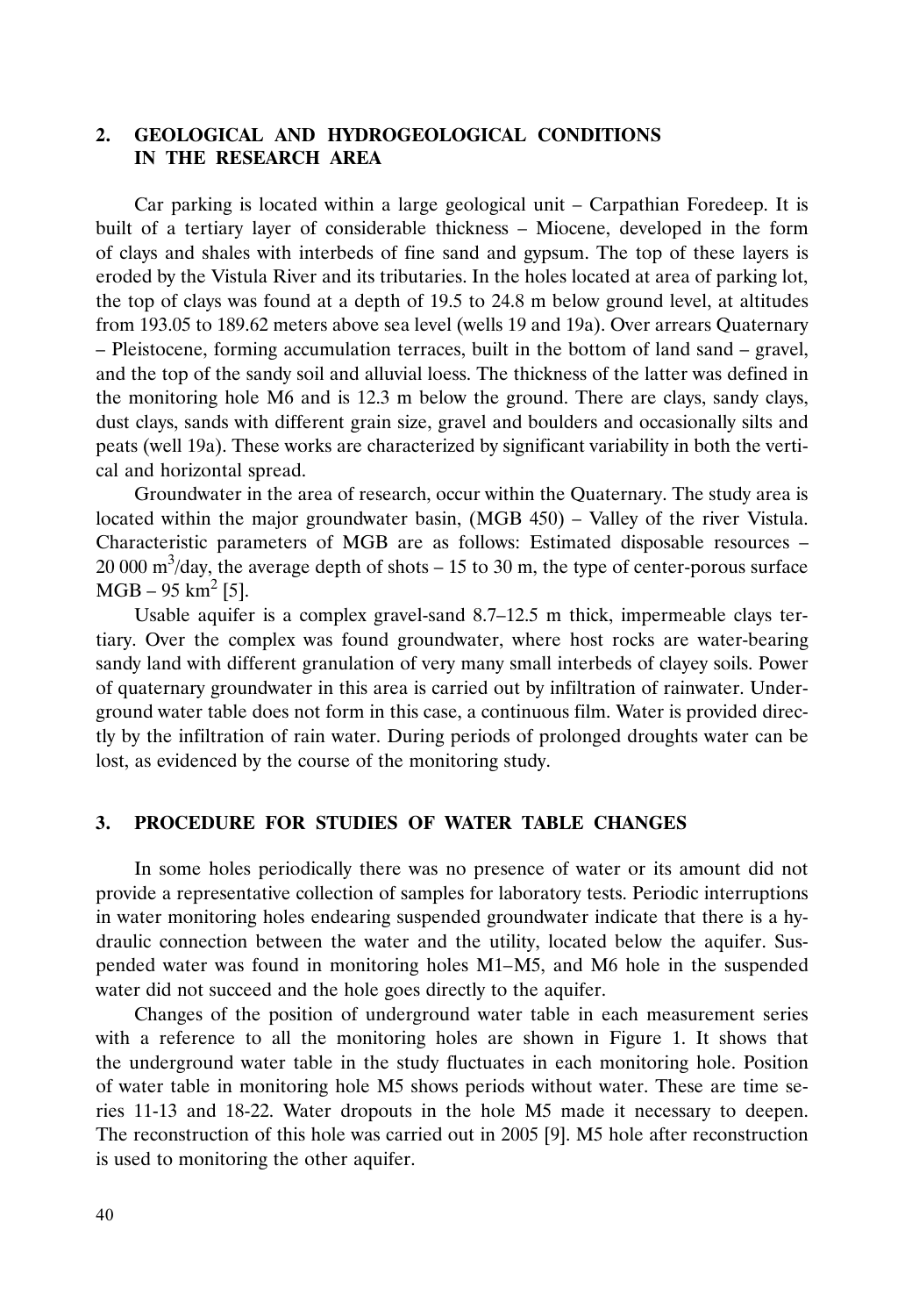

**Fig. 1.** Changes of groundwater table in monitoring wells

#### **4. THE PROCEDURE FOR MONITORING OF WATER QUALITY**

Holes for monitoring the quality of water that may contain oil pollution having a density less than the density of water, have been designed in accordance with the principles contained in the literature [7]. Consequently, the perforated part of the filter includes a predicted maximum level of the water table in the hole, which allows the supply of any liquid hydrocarbon phase to monitoring hole and collecting a representative sample to test. Representative sample taken from the monitoring hole with a special probe is used to measure the thickness of residual hydrocarbon at the water table. The quarterly results of the field studies of the presence of oil in the form of free petroleum product at the groundwater table was performed by a special probe of liquid hydrocarbon phase, that is the product of the Dutch company – Eijkelkamp Agrisearch Equipment. New original probe of liquid hydrocarbon phase has been tested, which is the copyright solution that has been registered in the Patent Office [11]. Field studies in each hole gave zero result, so there is no need for further analysis of the results of field studies. Also underground water samples from each hole to the laboratory test are taken. Quarterly frequency of testing was determined in the geological documentation [8]. As part of the monitoring of underground water intake, the range of the laboratory tests for substances of petroleum hydrocarbon comprises the sum of hydrocarbon with the division to aliphatic and aromatic hydrocarbons.

During laboratory tests were performed quarterly determination and quantitative analysis of petroleum substances in the groundwater. The laboratory methodology used Fourier infrared spectroscopy. The apparatus used a spectrometer FTS 165 Bio-Rad Digilab Analytical Instruments using a research methodology based on the PN-C-04565-01:1982. This methodology ensures that the low-boiling hydrocarbon components present in eg. gaso-line.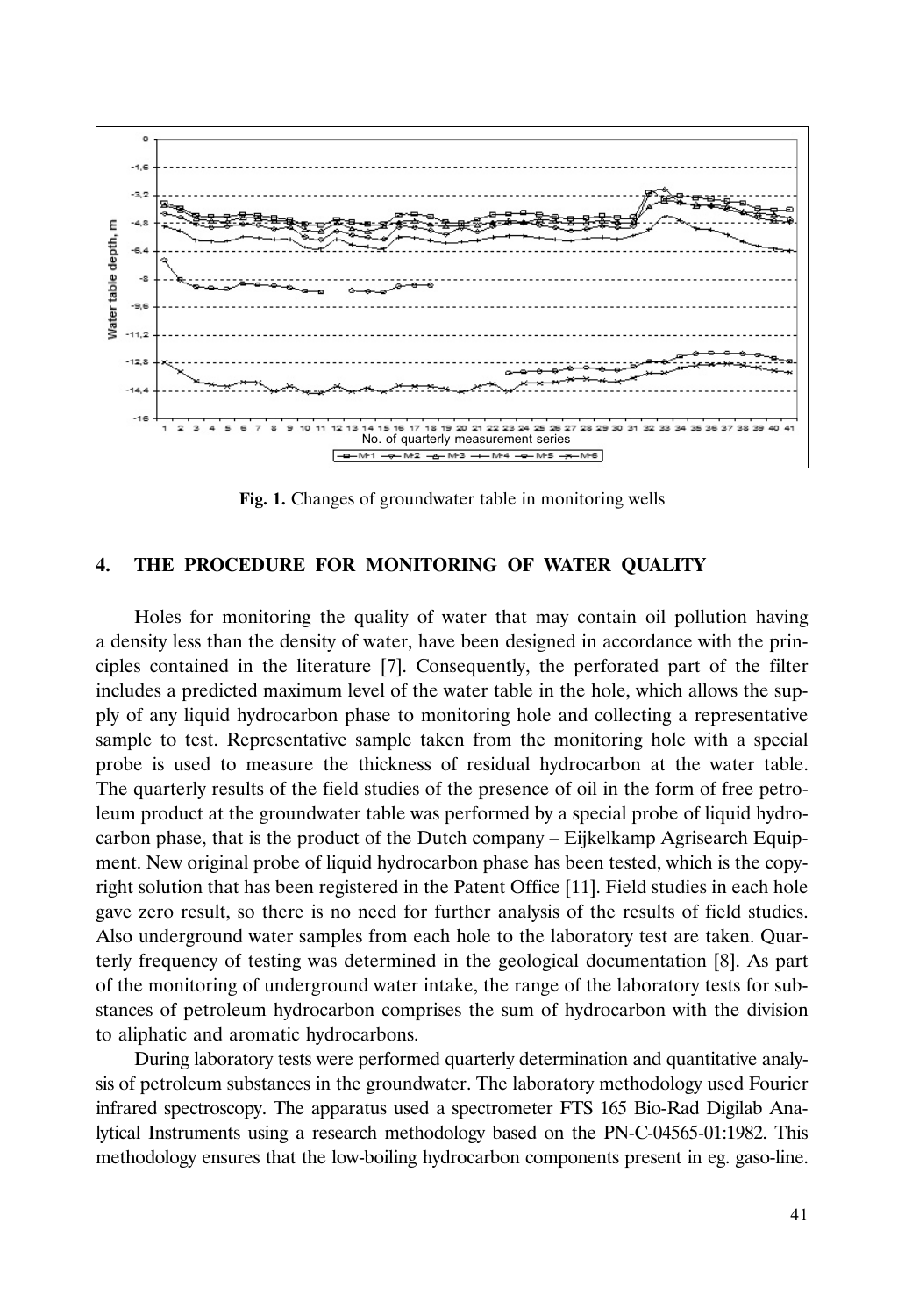It involves extraction of hydrocarbon fractions, the purification of the water and trace amounts of polar hydrocarbon, and then subjecting them to infrared radiation [2].

For quantitative determination of it the absorption is used in conjunction with the measurement of the intensity of the bands derived from the individual groups of valence vibrations of aliphatic and aromatic hydrocarbons. The combined determination of the concentration of petroleum compounds (TPH) is carried out by measuring the absorption of IR radiation, wherein is necessary to extract the sample of soil or water by using the extractant, which does not contain the CH connections similar to the compounds contained in the sample. The IR methodology can separate concentrations of petroleum (TPH) only to aliphatic and aromatic hydrocarbons. For the quantitative determination measurement of absorbance of the sample in the range  $3200-2800$  cm<sup>-1</sup> is used in combination with the measurement of the intensity of the bands derived from the characteristic vibrations of CH<sub>2</sub> groups (range 2925–2939 cm<sup>-1</sup>) CH<sub>3</sub> (range 2958 cm<sup>-1</sup>) and vibration CH – aromatic rings  $(3330 \text{ cm}^{-1} \text{ band})$ .

#### **5. ANALYSIS OF THE LABORATORY RESULTS**

Absorption spectrum of the extract is the graphical effect of research. It is separated from the water samples, plotted with precise indications fraction content of the dominant aliphatic and aromatic character. The absorbance on the axis of ordinate is a physical quantity and the amount of radiation absorbed depending on the wave number shown on the abscissa as  $1/\lambda$ , where  $\lambda$  is the wavelength. Examples of the absorption spectra of the extracts of hydrocarbon separated from the sample of water from the M1 hole is shown in Figure 2.



**Fig. 2.** Absorption spectrum of hydrocarbon extract isolated from a water sample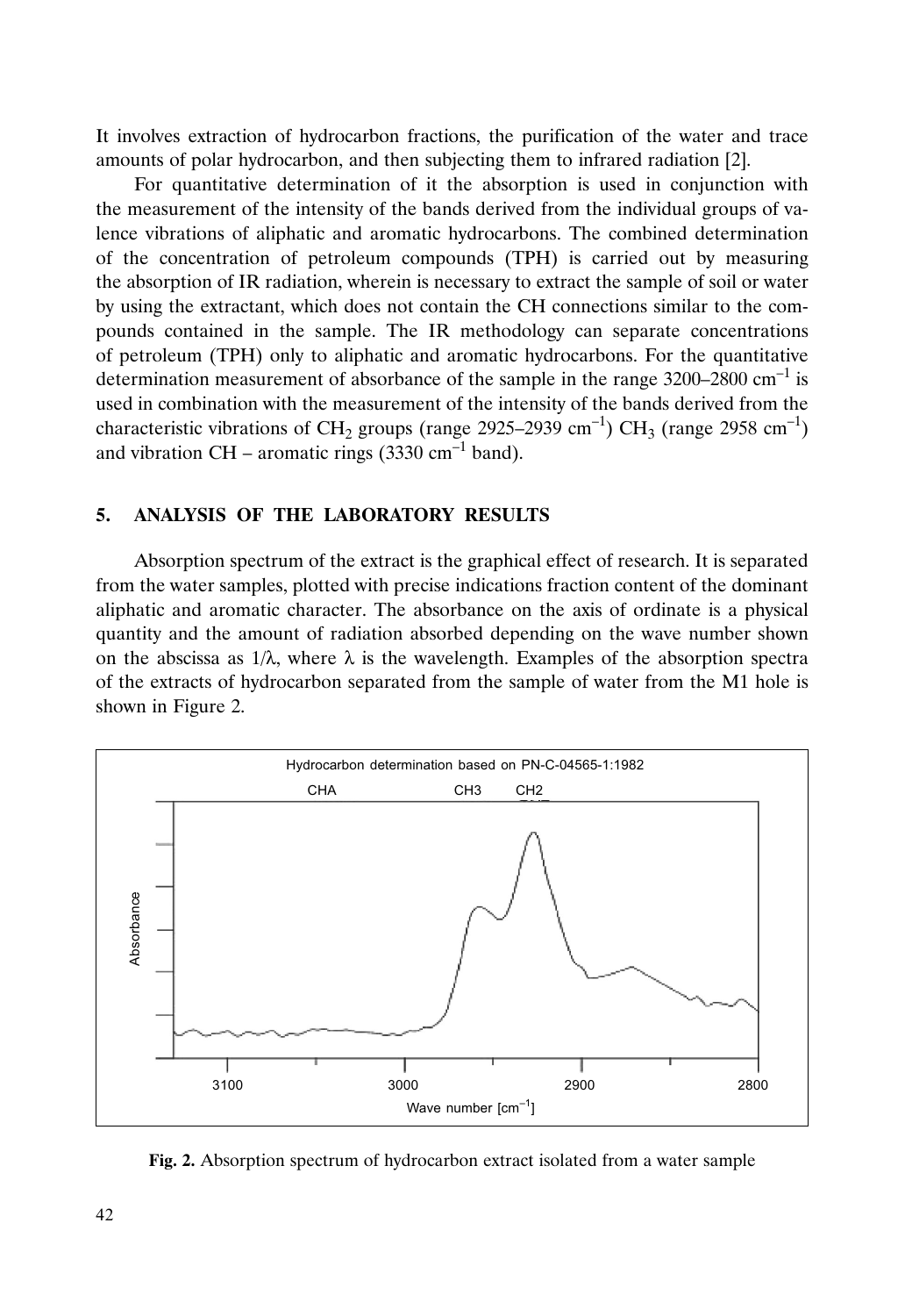Quarterly results of laboratory testing of petroleum substances dissolved in water samples collected from monitoring holes M1-M6 are shown in the chart – Figure 3. The ordinate axis in this graph indicates the hydrocarbon content in each sample of water, and the *x*-axis indicated the number of quarterly series. The broken line shows the arithmetic mean of the individual measurement series.



**Fig. 3.** Summary results of petroleum substances content

#### **6. QUALITY OF GROUNDWATER NEAR INTAKE**

Regulation of the Minister of Environment of 23 July 2008 on the criteria and methods of evaluation of groundwater [16] establishes five classes of groundwater quality. Classification results of water quality monitoring holes taken from M1-M6, in relation to the hydrocarbon, are shown in Table 1. In Figure 3, the graph provided two horizontal lines – a lower level of 0.01 mg/l and the upper level of 0.1 mg/l. These are the limits for Classes I and II. Limit value for class III does not exist in the drawing, because it goes beyond the scope of the picture, and any hydrocarbon content obtained is not close to the border of class III, established at 0.3 mg/l.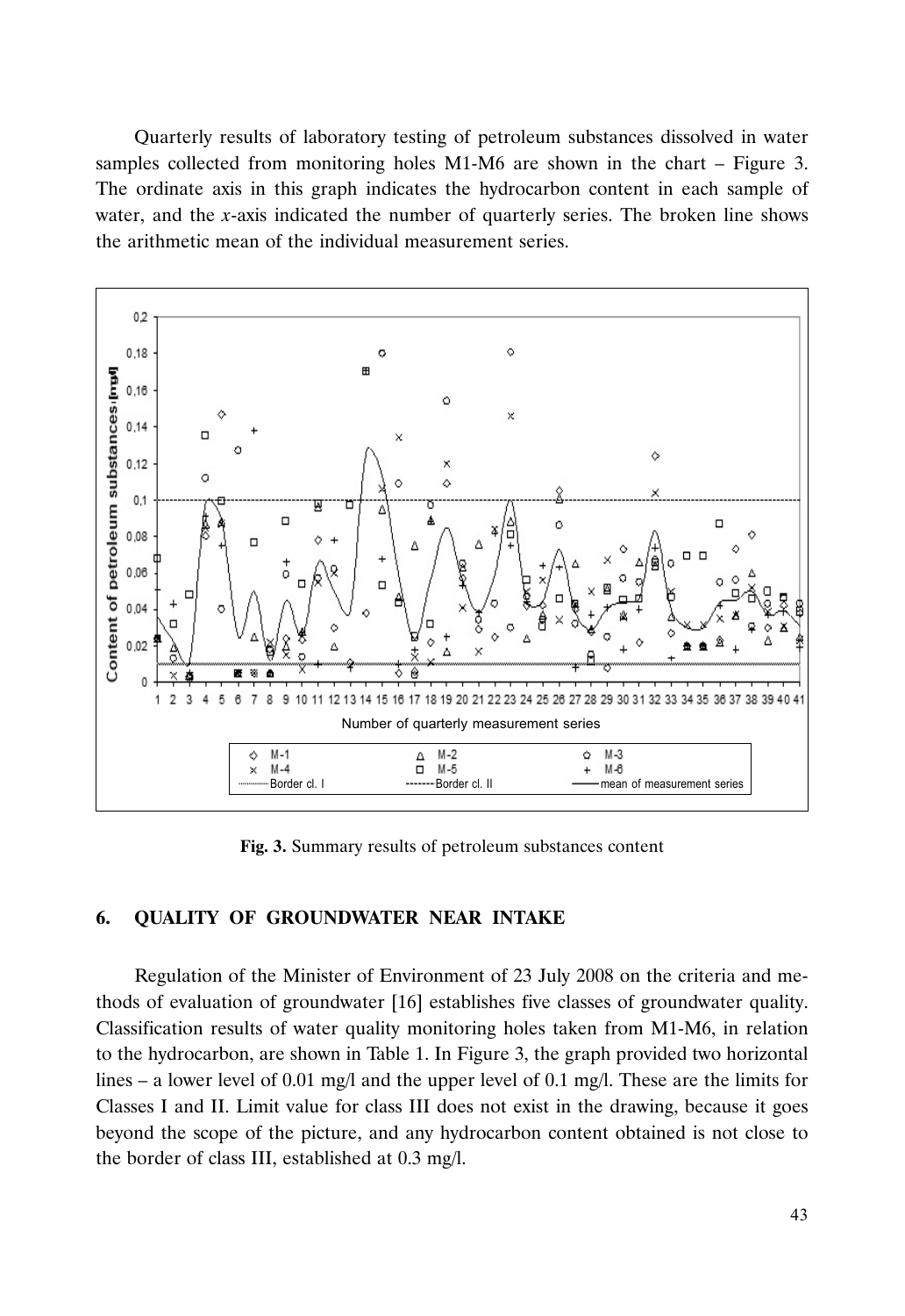| No.<br>of hole | Count<br>of results | Quality classes of water in monitoring holes |     |                |          |   |  |
|----------------|---------------------|----------------------------------------------|-----|----------------|----------|---|--|
|                |                     |                                              | П   | Ш              | IV       |   |  |
| M1             | 40                  |                                              | 27  | 6              | U        |   |  |
| M <sub>2</sub> | 38                  | 3                                            | 34  |                | $\Omega$ |   |  |
| M <sub>3</sub> | 38                  | $\overline{c}$                               | 31  | 5              | $\theta$ | 0 |  |
| M <sub>4</sub> | 38                  | 5                                            | 28  |                | $\Omega$ |   |  |
| M5             | 36                  |                                              | 33  | $\mathfrak{D}$ | $\Omega$ |   |  |
| M <sub>6</sub> | 41                  | 5                                            | 33  | $\overline{c}$ | $\theta$ |   |  |
| Sum            | 231                 | 24                                           | 186 | 21             |          |   |  |

**Table 1** Grades of groundwater quality in the studied area

In the case of the analyzed water samples collected from monitoring holes located in a shopping center car park, qualified, due to the presence of oil derivatives, are classified to the Class II  $(81\%)$ . In this class, in accordance to the Regulation, the water has good quality, and the value of some physico-chemical elements are elevated as a result of natural processes occurring in groundwater and do not indicate the impact of human activity or influence is very weak. The second group of water samples in terms of frequencies are those that qualify because of the content of petroleum to the Class I  $(10\%)$ , where the water has good quality, in which the values of some physico-chemical elements are elevated as a result of natural processes occurring in groundwater and show the impact of human activity or influence is very weak. The third group of water samples in terms of frequencies are those that qualify because of the content of petroleum to the Class III  $(9%)$ , where the water has satisfactory quality, and the physico-chemical elements are elevated as a result of natural processes occurring in groundwater or lowimpact of human activities. There were no water samples in Class IV, which are classified as unsatisfactory water quality, and examined the physico-chemical elements are elevated as a result of natural processes occurring in groundwater and the clear impact of human activities. There were not also water samples in class V, which are classified as poor water quality, in which the physico-chemical elements confirm a significant impact of human activities.

#### **7. STATISTICAL ANALYSIS OF THE RESULTS**

As is shown in the graph in Figure 3, the quarterly laboratory testing of petroleum substances in the tested water samples showed the variable content. These results require statistical analysis [6, 12]. Table 2 shows the results of statistical analysis, which is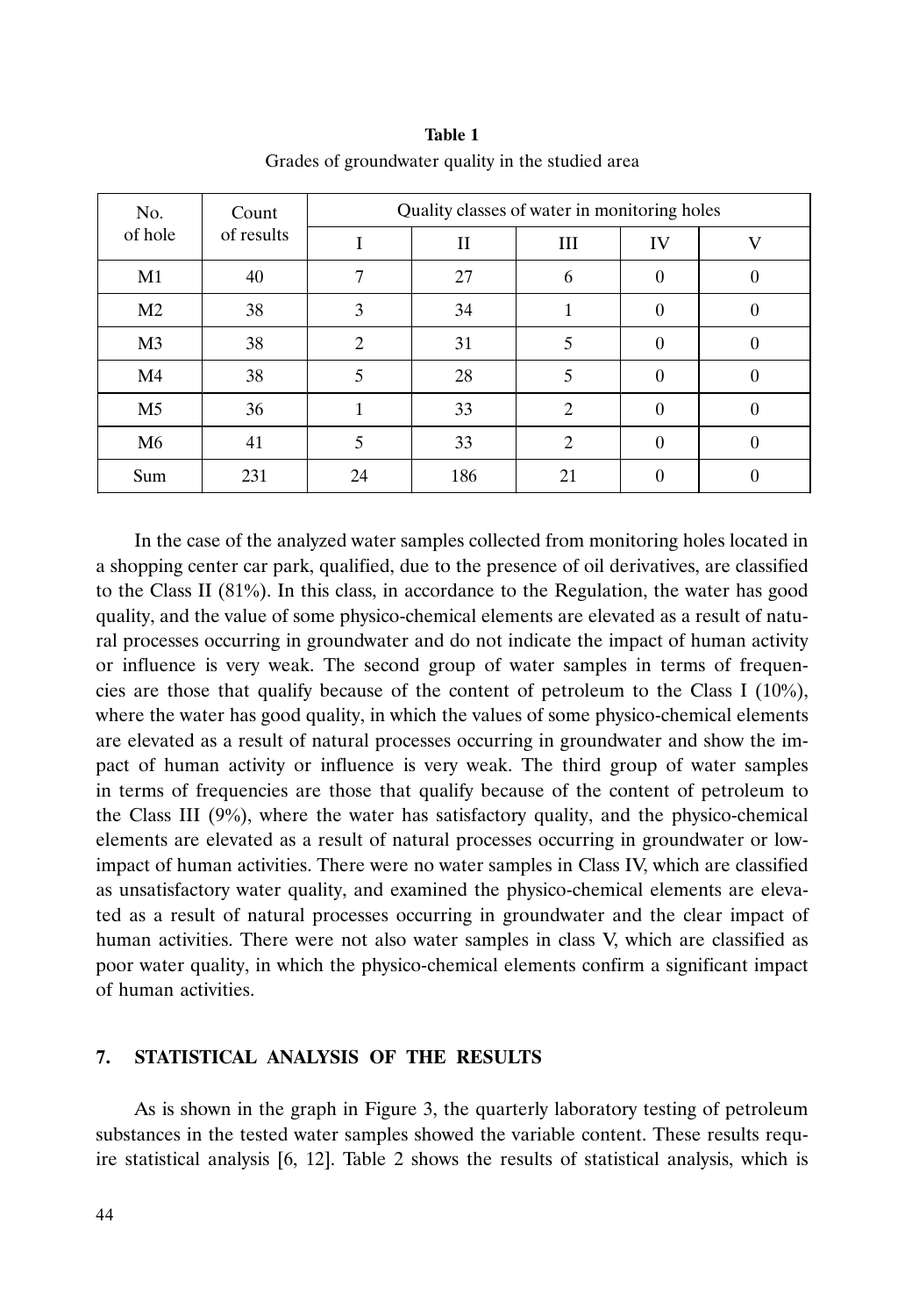the basis for the structure and of control cards and further conclusions. It concerns the results of 41 quarterly measurement series, except that for certain number of holes the number of results is less due to the periodic absence of water in an amount necessary to take a representative sample for laboratory analysis.

| No.<br>of hole | Count<br>of results | Max<br>value      | Min<br>value        | Arithmetic<br>mean    | Median      | Range      | Standard<br>deviation |
|----------------|---------------------|-------------------|---------------------|-----------------------|-------------|------------|-----------------------|
|                | N                   | ⊂<br>max<br>[ppm] | $C_{\min}$<br>[ppm] | $\rm X_{sr}$<br>[ppm] | Me<br>[ppm] | R<br>[ppm] | σ<br>[ppm]            |
| M1             | 40                  | 0,181             | 0,003               | 0,048125              | 0,0295      | 0,178      | 0,046473              |
| M <sub>2</sub> | 38                  | 0,101             | 0.004               | 0,045211              | 0,0365      | 0,097      | 0,029346              |
| M <sub>3</sub> | 38                  | 0,18              | 0,003               | 0,053737              | 0,0445      | 0,177      | 0,040034              |
| M <sub>4</sub> | 38                  | 0,146             | 0,002               | 0.047737              | 0,038       | 0,144      | 0,037132              |
| M <sub>5</sub> | 36                  | 0,17              | 0,005               | 0.058994              | 0.0495      | 0,165      | 0,032959              |
| M6             | 41                  | 0,171             | 0,005               | 0,04529               | 0,039       | 0,166      | 0,035942              |

**Table 2** Statistical analysis results of measured data

The Table 2 shows that the hole M1 has the most and M2 hole has the least diverse results (the highest and lowest value of the coefficient of variation). For the analysis of the results of laboratory tests was also used Shewhart Control Chart [3]. Control card switched on Figure 4 was constructed in a such way that at the average height of all the results of the measured parameter center line  $CL = 0.050$  was plotted, and above the central line of the upper control line  $UCL = 0.164$  at the limit of the value of the parameter 3  $\sigma$  from the arithmetic mean (probability P = 0.998) was placed. Under the upper control limit the upper warning line  $UWL = 0.128$  was placed, which determines its value equal to 2  $\sigma$  from the arithmetic mean (probability P = 0.95). Parameter  $\sigma$  is the standard deviation.

In the control card 147 results are under center line CL, 77 in the interval between the center line CL and the upper warning line UWL, 7 in the interval between the upper warning line UWL and the upper control line UCL, and 5 results are above the upper control line UCL. The last five results were treated as thick errors in the measurement results (according to the idea of a control card). Another five results, which are in the range between the auxiliary control line (CL  $2 \sigma$ ) and the upper control line (CL  $3 \sigma$ ), were treated as warning signs.

For the results which exceed upper control line, further tests of water samples were carried out, which gave similar results It excluded an error in the sampling, transport and laboratory tests of water samples. Further researches of the causes of high oil content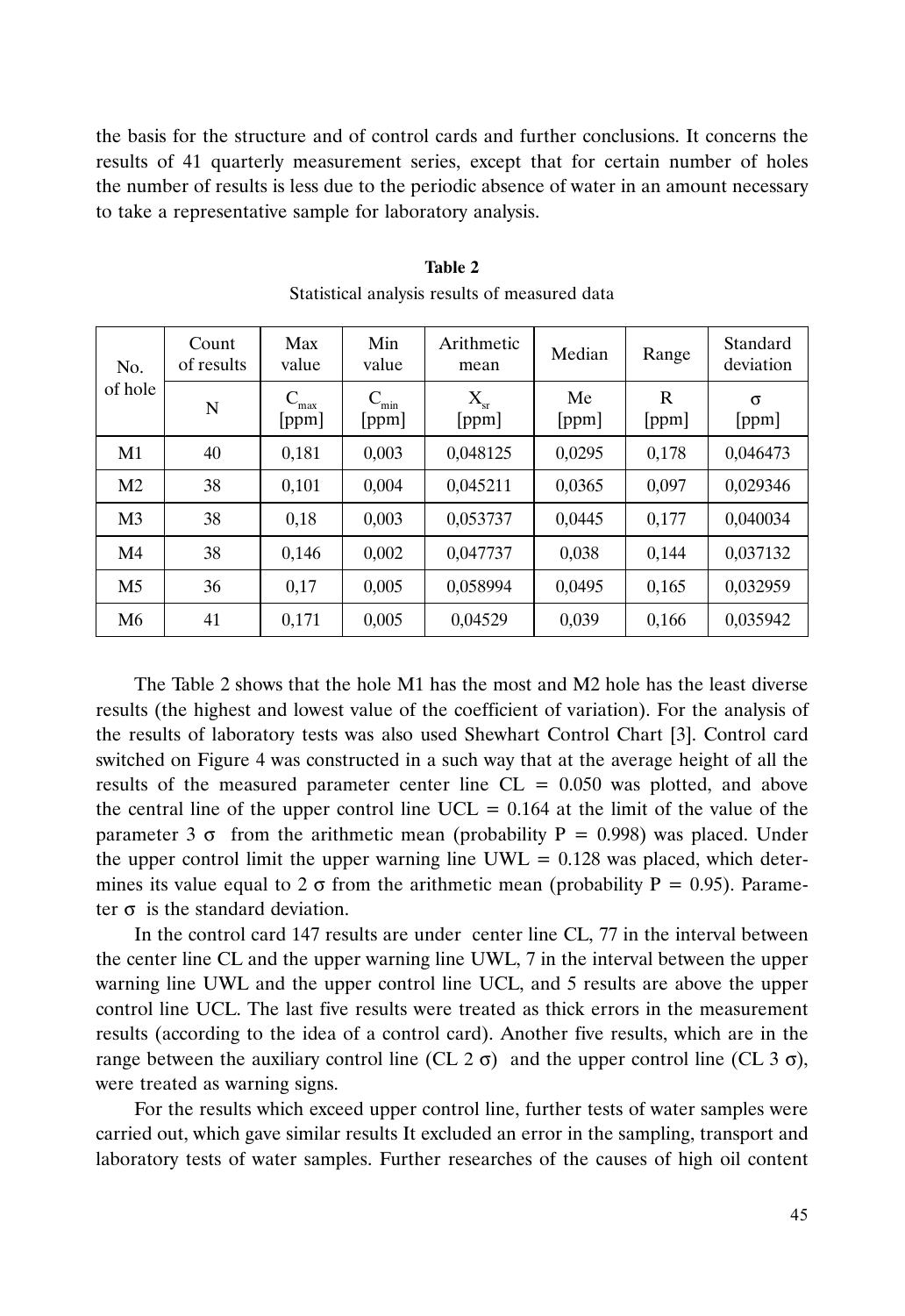in the water samples were carried out by identifying, analyzing and eliminating events that could have an impact on the results of laboratory tests. This led to finding the causes of water pollution monitoring in the test holes. The direct cause of the deterioration of groundwater quality was improper use of car parking in the winter season, which consists of collecting piles of snow in the vicinity of the monitoring holes, coming from snow removals in car parking and internal traffic routes. After removing the cause the groundwater quality has significantly improved, as can be seen in Figure 3, where the average of the results of measurements in the final measurement series has been significantly reduced, and the content of oil in the next series of samples of water decreases.



**Fig. 4.** Control card of hydrocarbon content test results

## **8. CONCLUSIONS**

- 1. Results of laboratory analysis of groundwater quality in the monitoring holes, located in the car parking, showed cyclical changes in hydrocarbon content in groundwater samples.
- 2. During the monitoring was found that the increase of petroleum substances in groundwater samples appears after the winter season.
- 3. It was found that the direct cause of the increase of hydrocarbon content in the tested water samples is infiltration of irrigation water coming from polluted snow collected in the car parking.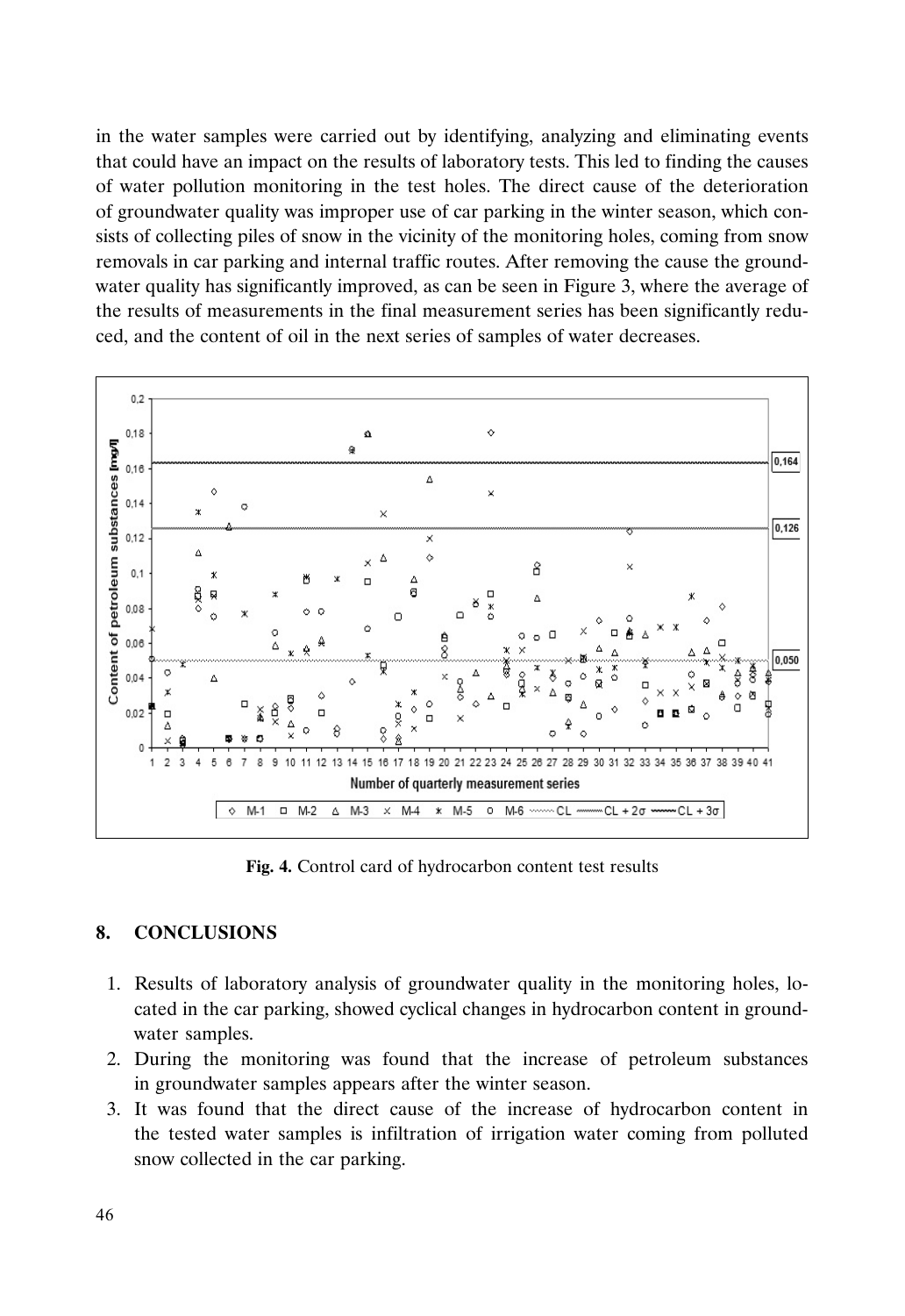- 4. Cessation of storage piles of snow in the parking lot, in areas exposed to the infiltration of irrigation water has led to a permanent reduction of hydrocarbon content in the tested water samples in subsequent measurement series.
- 5. Case study indicates that locating the large surface car parking in the protection zone (aquifer), is loaded with a significant risk of deterioration of water quality parameters.

### **REFERENCES**

- [1] Fetter C.W.: *Contaminant Hydrogeology*. Macmilan Publishing Company, New York 1993.
- [2] Fijał J., Solecki T., Olkiewicz S., Bytnar K.: *Zastosowanie fourierowskiej spektroskopii w podczerwieni w geochemicznej analizie skażeń gleb i gruntów przez węglowodory ropopochodne*. Mineralogia i Geochemia Środowiska, No. 87, 2000, pp. 23–33.
- [3] *Karty kontrolne Shewharta*: PN-ISO 8258+ACI. Polski Komitet Normalizacyjny. Warszawa 1993.
- [4] Kazimierski B., Sadurski A. (Eds): *Monitoring osłonowy ujęć wód podziemnych – metody badań*. Państwowy Instytut Geologiczny, Warszawa 1999.
- [5] Kleczkowski A. (Ed.): *Mapa obszarów Głównych Zbiorników Wód Podziemnych*. AGH, Kraków 1999.
- [6] Kmiecik E.: *Metodyczne aspekty oceny stanu chemicznego wód podziemnych*. Wydawnictwa AGH, Kraków 2011.
- [7] Nielsen D.M.: *Practical Handbook of Environmental Site Characterization and Ground-Water Monitoring*. CRC Press, Taylor & Francis, Boca Raton 2005.
- [8] Solecki T.: *Dokumentacja warunków hydrogeologicznych w związku z projektowaniem inwestycji mogącej zanieczyścić wody podziemne na terenie przy ul. Medweckiego w Krakowie*. Archiwum Geologiczne Urzędu Marszałkowskiego, Kraków 2007 (unpublished).
- [9] Solecki T.: *Otwory monitoringowe dla kontroli jakości wód podziemnych na terenie przy ul. Medweckiego w Krakowie – dodatek nr 1 do dokumentacji*. Archiwum Geologiczne Urzędu Marszałkowskiego, Kraków 2002 (unpublished).
- [10] Solecki T.: *Projekt prac geologicznych dla rekonstrukcji otworu monitoringowego M5 na terenie przy ul. Medweckiego w Krakowie*. Archiwum Geologiczne Urzędu Marszałkowskiego, Kraków 2007 (unpublished).
- [11] Solecki T.: *Urządzenie do pomiaru grubości warstwy ciekłej*. Biuletyn Urzędu Patentowego, No. 26, 2012, p. 51.
- [12] Szczepańska J. Kmiecik E. *Statystyczna kontrola jakości danych w monitoringu wód podziemnych*. Wydawnictwo AGH, Kraków 1998.
- [13] *Rozporządzenie Ministra Ochrony Środowiska, Zasobów Naturalnych i Leśnictwa z dnia 5 listopada 1991 r. w sprawie ustanowienia stref ochronnych źródeł i ujęć wody.* Dz.U. 1991 nr 116 poz. 504.